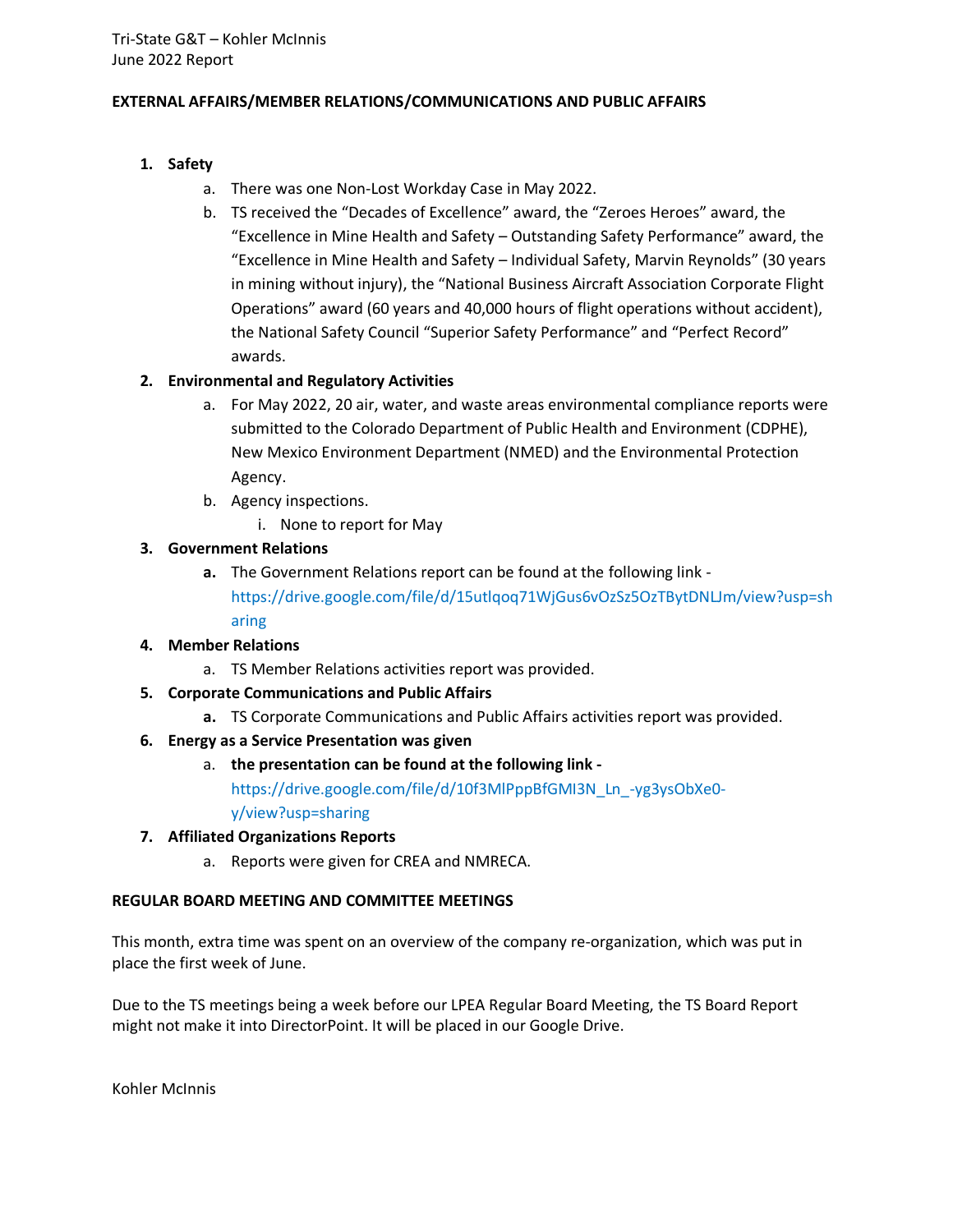

### **Safety Awards**

**Tri-State was recognized across its operations with numerous safety awards in 2021-2022. Kent Mahanna, Senior Manager of Corporate Safety, presented highlights awarded by OSHA Region VIII, Colorado Mining Association, National Business Aircraft Association, and National Safety Council (NSC).**

- Corporate Flight Operations earned OSHA Region VIII Decades of Excellence and Zeroes Heroes awards and the NBAA Safety Award from the National Business Aircraft Association.
- The Colorado Mining Association awarded Colowyo with Excellence in Mine Health and Safety Outstanding Safety Performance, and Excellence in Mine Health and Safety – Individual Safety to Marvin Reynolds (30 years without injury).
- NSC awarded Superior Safety Performance to Rifle Generating Station, Burlington Generating Station and Pyramid Generating Station, and Perfect Record Award to Transmission West.

#### **Energy as a Service Business Plan Update**

**Reg Rudolph, Chief Energy Innovation Officer, Chris Johnson, VP Finance, and Matt Fitzgibbon, Beneficial Electrification Manager, presented an update on the Energy as a Service (EaaS) business plan. The objective of the EaaS program is to maximize the value of the Cooperative Energy Ecosystem by focusing on optimizing the distribution network to create a vertically coordinated system.**

- Rudolph started with an overview of what the EaaS business will initiate and the strategic priorities it will meet.
- Fitzgibbon highlighted the integral role that Energy Efficiency (EE) plays in the Cooperative Energy Ecosystem as demandside management (DSM), which, alongside demand response and distributed energy resources, is crucial for grid optimization. He also discussed Tri-State's existing EE results compared to the 2023 target, underscoring how closing the ~55.6% gap (~22.2GWh) will require a change in mindset about electrification, including how to increase availability through financing and leverage DSM as an asset. A combination of on-bill financing and rebates was shown to remove barriers and substantially lower the costs to achieve electrification.
- Johnson provided an overview of renewable energy financing and how changes in the financing landscape may provide opportunities as the EaaS program develops toward a Tri-State subsidiary structure.
- Rudolph concluded the presentation by discussing structure and partnerships for the EaaS business.

#### **Solar Project Update**

**Susan Hunter, VP Energy Resources, provided an update on the solar industry market, which is experiencing several disruptions that are negatively impacting costs, financing and timing of projects. Hunter also noted how these challenges are affecting Tri-State's planned solar projects. Evan Jurkovich, Manager of Energy Policy and Federal Affairs, discussed efforts at the federal level to alleviate the disruptions.** 

- The solar industry is facing three key pressures: import tariffs (specifically an investigation into alleged tariff avoidance), solar module and material price increases and supply chain delays, and legislative uncertainty.
- An ongoing US Department of Commerce investigation into alleged avoidance of import tariffs on solar cells has sent significant shocks across the industry, resulting in job losses, project delays/cancellations, increased prices, and other impacts as the industry awaits a final decision in 2023.
- Tri-State has six solar projects currently under development which were originally scheduled for completion in 2023. As is the case across the industry, these projects are subject to the ripple effects of the industry turmoil, and Tri-State is actively working with project developers to mitigate impacts to timing and cost when possible.
- Jurkovich discussed the letters Tri-State sent from CEO Duane Highley to Tri-State's Congressional Delegation and the Department of Commerce sharing concerns and urging an expeditious conclusion to the investigation.

#### **Strategic Reorganization Overview**

**Duane Highley, CEO, reviewed Tri-State's strategic reorganization, which appropriately-positions the association to deliver on its long-term strategic plan while aligning with industry best practices. The new structure creates a more nimble organization with a leadership team responsive to the membership's priorities and transition goals.**

- The reorganization reduces Tri-State's workforce by nearly 3%, including a 30% decrease in the size of the executive team.
- The new executive reporting structure rebalances leadership responsibilities through three new positions:
	- o Barry Ingold has assumed the role of Chief Operating Officer (COO) and will oversee Tri-State's Generation, Transmission and Energy Management operations functions.
	- $\circ$  Elda de la Peña now leads the association's service functions, including Human Resources, People and Culture, Information Technology, Cyber Security, and Support Services, as Chief Administrative Officer (CAO).
	- Bob Frankmore is now Chief of Staff, working with Highley to coordinate his activities and oversee Government Relations and External Affairs, Communications and Strategy.
- Barbara Walz, SVP Policy & Compliance/Chief Compliance Officer, assumes additional responsibilities for Enterprise Risk Management and physical security.
- Reg Rudolph, Chief Energy Innovations Officer, now oversees Member Relations.
- Pat Bridges continues to serve as SVP/Chief Financial Officer, and Ken Reif continues to serve as SVP/General Counsel.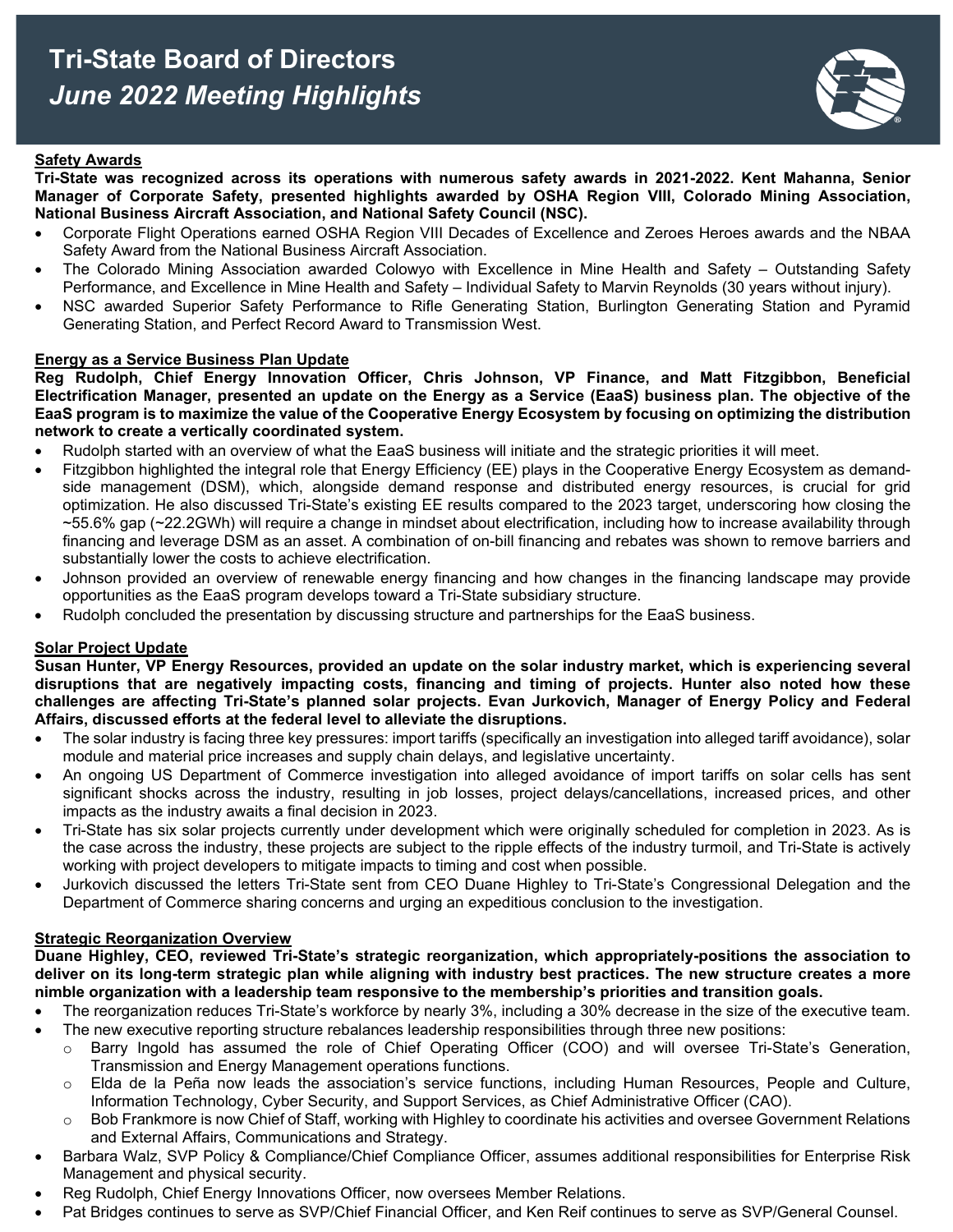

# **This month's highlights**

- Board reviews safety awards
- Energy as a Service business plan update
- Solar project update on supply chain issues
- Strategic reorganization overview
- Member opinion column supporting settlement filing
- Board electronic expense voucher and travel processes
- Operations and Financial Results
- Recent Tri-State press releases
- Government Relations Report
- Upcoming Events

### **From the Chairman**

This month, Tri-State announced a strategic reorganization that will help align the organization to serve the membership for years to come. I know that Duane went through a deliberate and thoughtful process to make and implement the necessary decisions, and I have great confidence in the leadership and talents of his senior team.

The Rate Design Committee continues to advance its work, and I want to thank Don, Mario and the members of the committee, and our staff and consultants supporting the process. We have much work to do prior to the 2023 "come back" rate filing with the Federal Energy Regulatory Commission (FERC), and working together, we are making progress.

I was able to attend the New Mexico Rural Electric Cooperative Association (NMRECA) Annual Meeting in Santa Ana Pueblo, New Mexico. There were many valuable sessions and discussions, and I appreciate Duane's participation. This was Keven Groenewold's last meeting as NMRECA's CEO, so it was great to get the New Mexico cooperative community together to send him off to retirement and thank him for his years of service at the statewide. At our board meeting this month, Wayne Connell of Central New Mexico Electric was reelected as Tri-State's representative to NMRECA, and Robert Baca of Mora-San Miguel Electric was reelected the alternate representative.

This month, we welcomed Kevin Thomas to the board, representing High West Energy. On behalf of all our directors, I want to thank High West's Jerry Burnett for nearly 10 years of service to the Tri-State board. With Kevin joining the External Affairs Member Relations Committee, Mark Daily has joined the Engineering and Operations Committee.

I do want to remind the Tri-State directors that we will be filing expenses beginning in July with our electronic expense vouchers. Please see page 4 of this report for more information.

As I work to serve you as best I can, please do not hesitate to reach out to me at 575-430-2995 or [tim.rabon@tristategt.org](mailto:tim.rabon@tristategt.org) — *Tim*

## **From the CEO**

On June 3, we announced a strategic reorganization that I believe best positions Tri-State to continue to deliver on our Responsible Energy Plan and meet our goals, with an organizational and leadership structure focused on the board's priorities. As part of Project Ascend, we benchmarked Tri-State's staffing with other similar utilities, and we took both a bottom-up and top-down evaluation of our organization structure. With that information, informed by our strategy map, I made the decision to reorient and combine roles on my leadership team. In total, 30 staff have or will leave Tri-State, including three executives on my leadership team, who I wish well and am grateful for their service to the members and their teams. I'm encouraged to know we're moving forward with a team that's refocused and dedicated to the future success of Tri-State.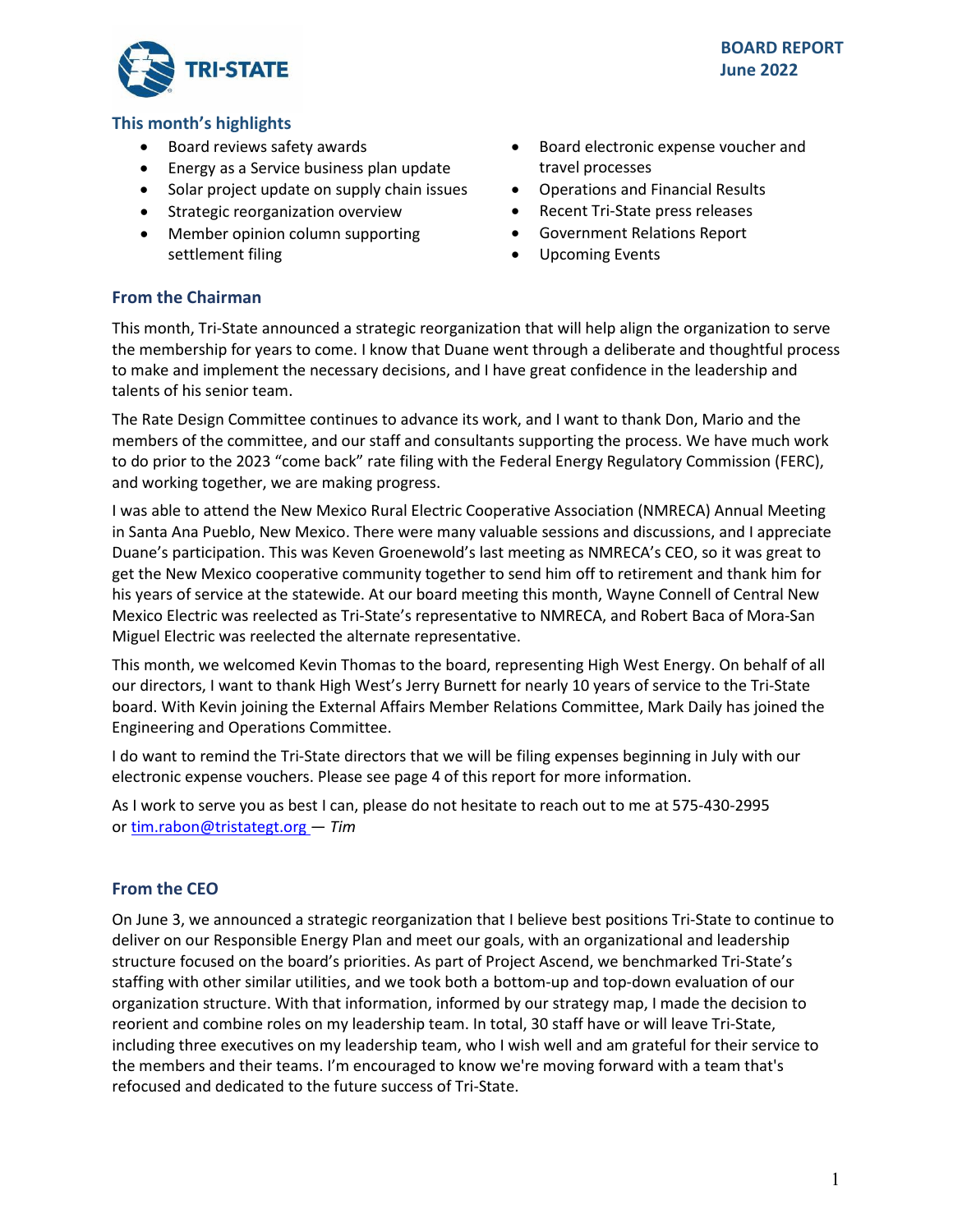

As we discussed with the board, we are actively engaged on solar panel tariff and supply chain issues. While there was action from the administration this week to pause solar panel tariffs, we remain concerned with potential impacts to costs, financing and timing of Tri-State solar projects, and we will work closely with our project developers to address any potential impacts.

On a special note, I wanted to recognize Jim Herron as he retires as CEO of Mountain View Electric Association. Ruth Marks, who has served Tri-State as Vice President, Transmission Maintenance, will join Mountain View as CEO on July 6, and I look forward to working with her in her new role, where I know she will find great success.

We are here to serve you, and if we can be of assistance, please contact me any time at 303-254-3535 or [dhighley@tristategt.org](mailto:dhighley@tristategt.org) — *Duane*

# **Operations and Financial Performance**

### **April 2022 operations performance**

- Coal fleet generation was at 90% availability and 45% of total power supply.
- Gas and oil fleet generation were above budget and accounted for 2% of total power supply.
- Renewable generation accounted for 37% of total power supply and 46% of member load.
- Tri-State had 759 MW of utility-scale wind and solar capacity. The average capacity factor for these resources was 53%, with 321 MW (42% of potential output) available at Tri-State's peak.
- Other purchased power (unspecified) was 16% of total power supply.
- Member energy sales volumes were 1.0% over budget and non-member energy sales volumes were 16.8% over budget.

View the [Operations Report](https://mic.tristategt.org/Member%20Managers/2022-06-BOD-EO%20-%20Operations%20Report.pdf) on the directors' BoardBooks app and the Member [Information Center.](https://mic.tristategt.org/Member%20Managers/2020-08-BOD%20-%20Operations%20Report.pdf)

#### **April 2022 financial performance**

- Member electric sales were 1.9% higher than budget.
- Purchased Power was 9.4% higher than budget primarily due to the quantity of purchased power.

View the [Financial Results](https://mic.tristategt.org/Member%20Managers/2022-06-BOD-FIN%20-%20Financial%20Results.pdf) on the Membe[r](https://mic.tristategt.org/Member%20Managers/2020-08-BOD%20-%20Operations%20Report.pdf) Information Center and the directors' BoardBooks app.

## **Board Update**

#### **Board reviews safety awards**

Tri-State was recognized across its operations with numerous safety awards in 2021-2022. Kent Mahanna, Senior Manager of Corporate Safety, presented highlights awarded by OSHA Region VIII, Colorado Mining Association, National Business Aircraft Association, and National Safety Council (NSC).

- Corporate Flight Operations earned OSHA Region VIII Decades of Excellence and Zeroes Heroes awards and the NBAA Safety Award from the National Business Aircraft Association.
- The Colorado Mining Association awarded Colowyo with Excellence in Mine Health and Safety Outstanding Safety Performance, and Excellence in Mine Health and Safety – Individual Safety to Marvin Reynolds (30 years without injury).
- NSC awarded Superior Safety Performance to Rifle Generating Station, Burlington Generating Station and Pyramid Generating Station, and Perfect Record Award to Transmission West.

View the [presentation](https://mic.tristategt.org/Member%20Managers/2022-06-BOD%20-%20Safety%20Awards.pdf) on the directors' BoardBooks app and the Member Information Center.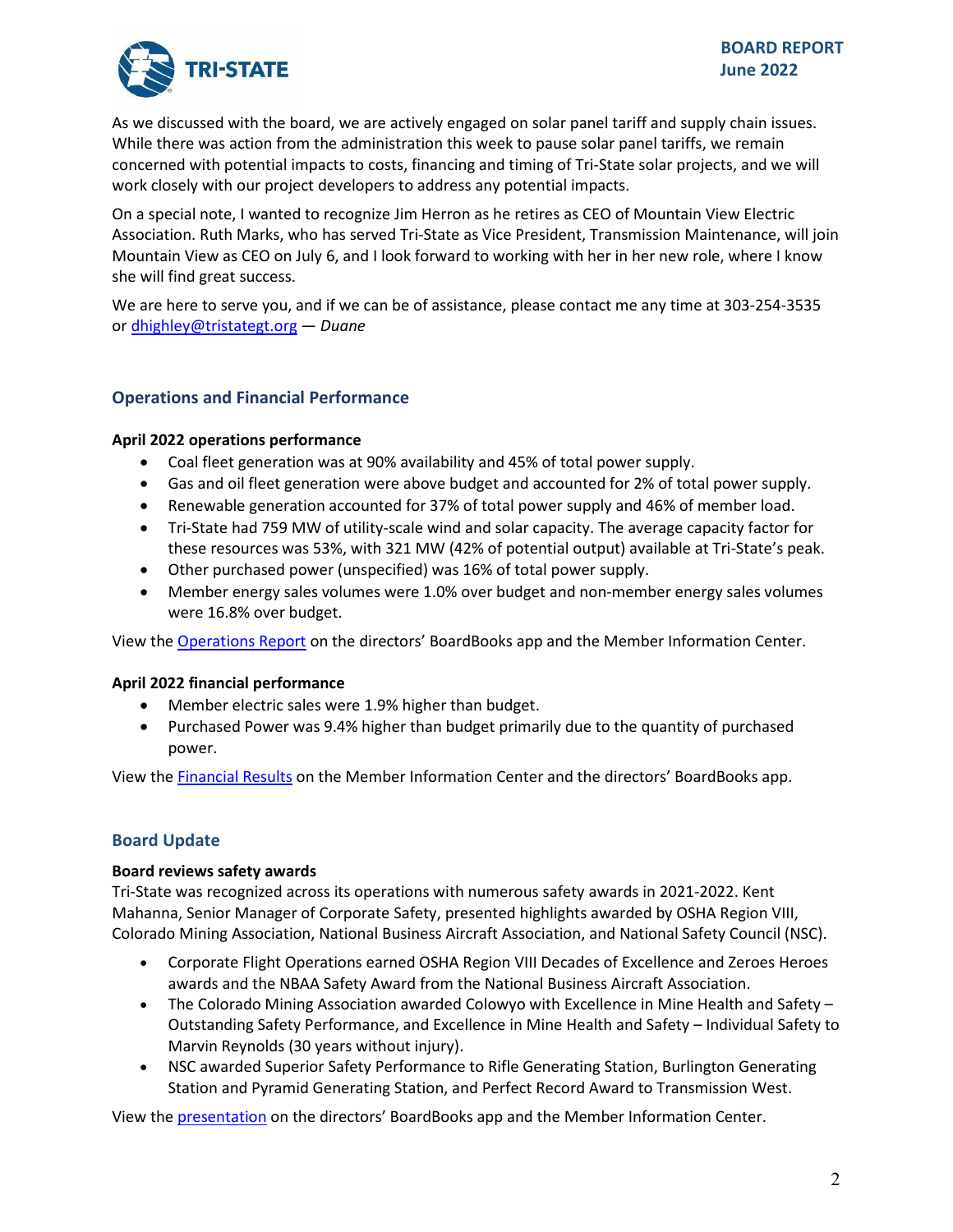

# **External Affairs Committee receives Energy as a Service business plan update**

Reg Rudolph, Chief Energy Innovation Officer, Chris Johnson, VP Finance, and Matt Fitzgibbon, Beneficial Electrification Manager, presented an update on the Energy as a Service (EaaS) business plan. The objective of the EaaS program is to maximize the value of the Cooperative Energy Ecosystem by focusing on optimizing the distribution network to create a vertically coordinated system.

- Rudolph started with an overview of what the EaaS business will initiate and the strategic priorities it will meet.
- Fitzgibbon highlighted the integral role that Energy Efficiency (EE) plays in the Cooperative Energy Ecosystem as demand-side management (DSM), which, alongside demand response and distributed energy resources, is crucial for grid optimization. He also discussed Tri-State's existing EE results compared to the 2023 target, underscoring how closing the ~55.6% gap (~22.2GWh) will require a change in mindset about electrification, including how to increase availability through financing and leverage DSM as an asset. A combination of on-bill financing and rebates was shown to remove barriers and substantially lower the costs to achieve electrification.
- Johnson provided an overview of renewable energy financing and how changes in the financing landscape may provide opportunities as the EaaS program develops toward a Tri-State subsidiary structure.
- Rudolph concluded the presentation by discussing structure and partnerships for the EaaS business.

View the [presentation](https://mic.tristategt.org/Member%20Managers/2022-06-EA%20-%20Energy%20as%20a%20Service%20Update.pdf) on the directors' BoardBooks app and the Member Information Center.

# **Solar project update on supply chain issues**

Susan Hunter, VP Energy Resources, provided an update on the solar industry market, which is experiencing several disruptions that are negatively impacting costs, financing and timing of projects. Hunter also noted how these challenges are affecting Tri-State's planned solar projects. Evan Jurkovich, manager of Energy Policy and Federal Affairs, discussed efforts at the federal level to alleviate the disruptions.

- The solar industry is facing three key pressures: import tariffs (specifically an investigation into alleged tariff avoidance), solar module and material price increases and supply chain delays, and legislative uncertainty.
- An ongoing US Department of Commerce investigation into alleged avoidance of import tariffs on solar cells has sent significant shocks across the industry, resulting in job losses, project delays/cancellations, increased prices, and other impacts as the industry awaits a final decision in 2023.
- Tri-State has six solar projects currently under development which were originally scheduled for completion in 2023. As is the case across the industry, these projects are subject to the ripple effects of the industry turmoil, and Tri-State is actively working with project developers to mitigate impacts to timing and cost when possible.
- Jurkovich discussed the letters Tri-State sent from CEO Duane Highley to Tri-State's Congressional Delegation and the Department of Commerce sharing concerns and urging an expeditious conclusion to the investigation.

## **Strategic reorganization overview**

Duane Highley, CEO, reviewed Tri-State's strategic reorganization, which appropriately positions the association to deliver on its long-term strategic plan, while aligning with industry best practices. The new structure creates a more nimble organization with a leadership team responsive to the membership's priorities and transition goals.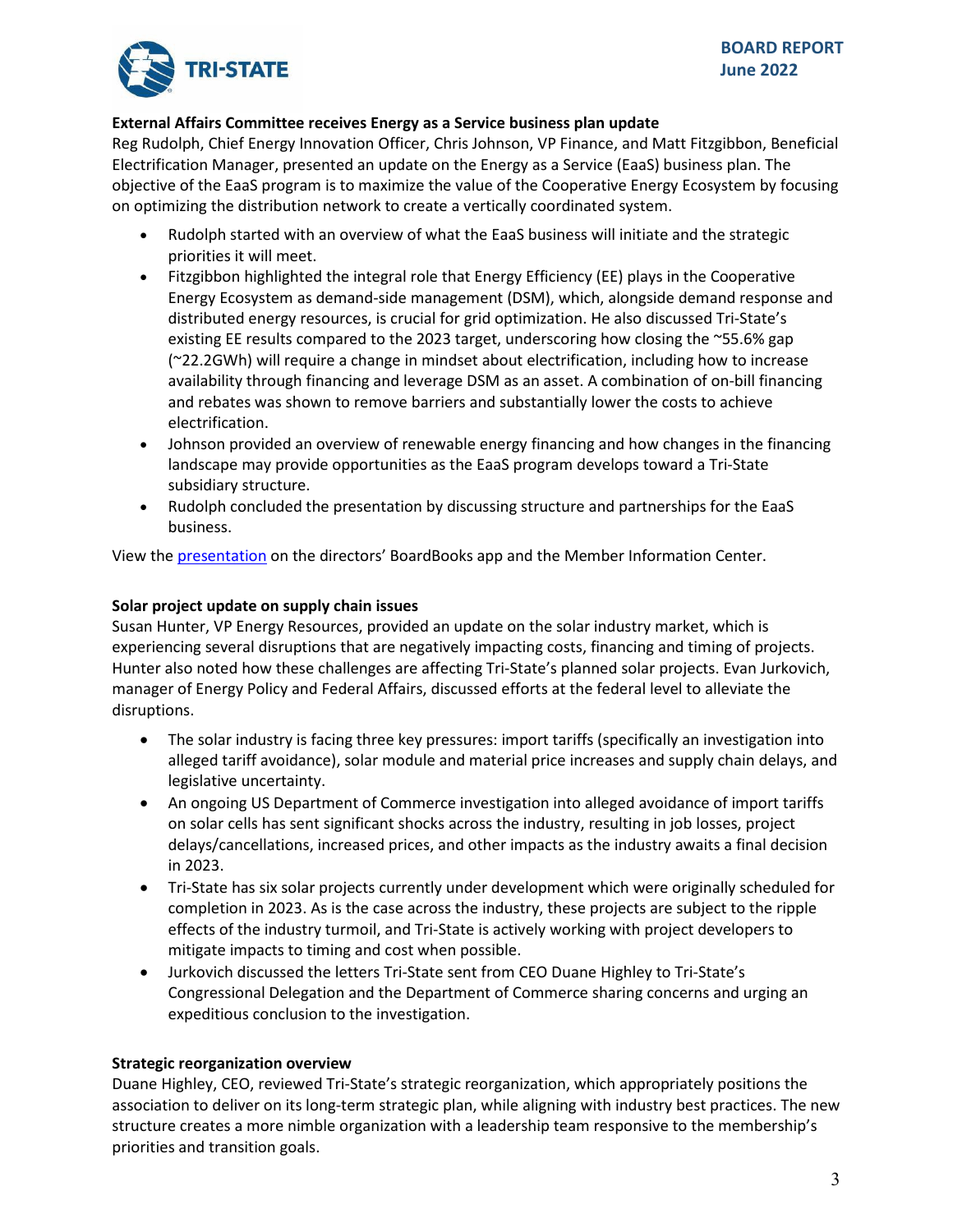

- The reorganization reduces Tri-State's workforce by nearly 3%, including a 30% decrease in the size of the executive team.
- The new executive reporting structure rebalances leadership responsibilities through three new positions:
	- $\circ$  Barry Ingold has assumed the role of Chief Operating Officer (COO) and will oversee Tri-State's Generation, Transmission and Energy Management operations functions.
	- $\circ$  Elda de la Peña now leads the association's service functions, including Human Resources, People and Culture, Information Technology, Cyber Security, and Support Services, as Chief Administrative Officer (CAO).
	- o Bob Frankmore is now Chief of Staff, working with Highley to coordinate his activities and oversee Government Relations and External Affairs, Communications and Strategy.
- Barbara Walz, SVP Policy & Compliance/Chief Compliance Officer, assumes additional responsibilities for Enterprise Risk Management and physical security.
- Reg Rudolph, Chief Energy Innovations Officer, now oversees Member Relations.
- Pat Bridges continues to serve as SVP/Chief Financial Officer, and Ken Reif continues to serve as SVP/General Counsel.

View Tri-State's [press release](https://www.tristate.coop/tri-state-generation-and-transmission-association-announces-strategic-reorganization) on the reorganization.

# **Member opinion column supporting settlement filing published in Utility Dive**

La Plata Electric Association, Poudre Valley REA and San Miguel Power Association had an opinion column in support of the partial requirements membership settlement agreement title[d One](https://www.utilitydive.com/news/clean-energy-tri-state-la-plata-poudre-valley-san-miguel-power-association/625084/)  [cooperative should not be allowed to derail our collective clean energy efforts](https://www.utilitydive.com/news/clean-energy-tri-state-la-plata-poudre-valley-san-miguel-power-association/625084/) published in Utility Dive on June 8.

## **Board electronic expense voucher and travel processes**

Following the trial period with the Executive Committee, a new electronic expense voucher process is being deployed in July for all board directors. This will make submitting board expenses more efficient, reduce staff time and expedite reimbursement. Chairman Rabon discussed the process with the board. Directors can contact Shannon Bradley (303-254-3009[, sbradley@tristategt.org\)](mailto:sbradley@tristategt.org) or Lee Boughey (720- 670-6696[, lboughey@tristategt.org\)](mailto:lboughey@tristategt.org) with any questions.

The board received a presentation from Lee Boughey, VP Communications, on making travel arrangements through CTM Travel. Benefits of using corporate travel include, ease of use, convenient scheduling, manages costs, provides 24-hour service and mitigates risks when travel is affected by weather or system issues.

All director air and car rentals should be though CTM Travel. Contact Rhezy Davis at CTM travel to prepare or update your travel profile or plan travel:

- 303-302-2542
- rhezy davis@travelctm.com

If a director must purchase travel directly, the director will need all receipts, and car rental insurance should not be purchased. Pre-approval is required from the Chairman to attend conferences, and Shannon Bradley can complete registrations and hotels for conferences. For general travel issues, including expense filings, directors should contact Shannon Bradley.

Both the travel expense voucher and travel process are in Resource Center of the director's BoardBooks app. The electronic expense voucher document is the first item in the Resource Center, and the travel information is in the folder titled "Board Resource and Information."